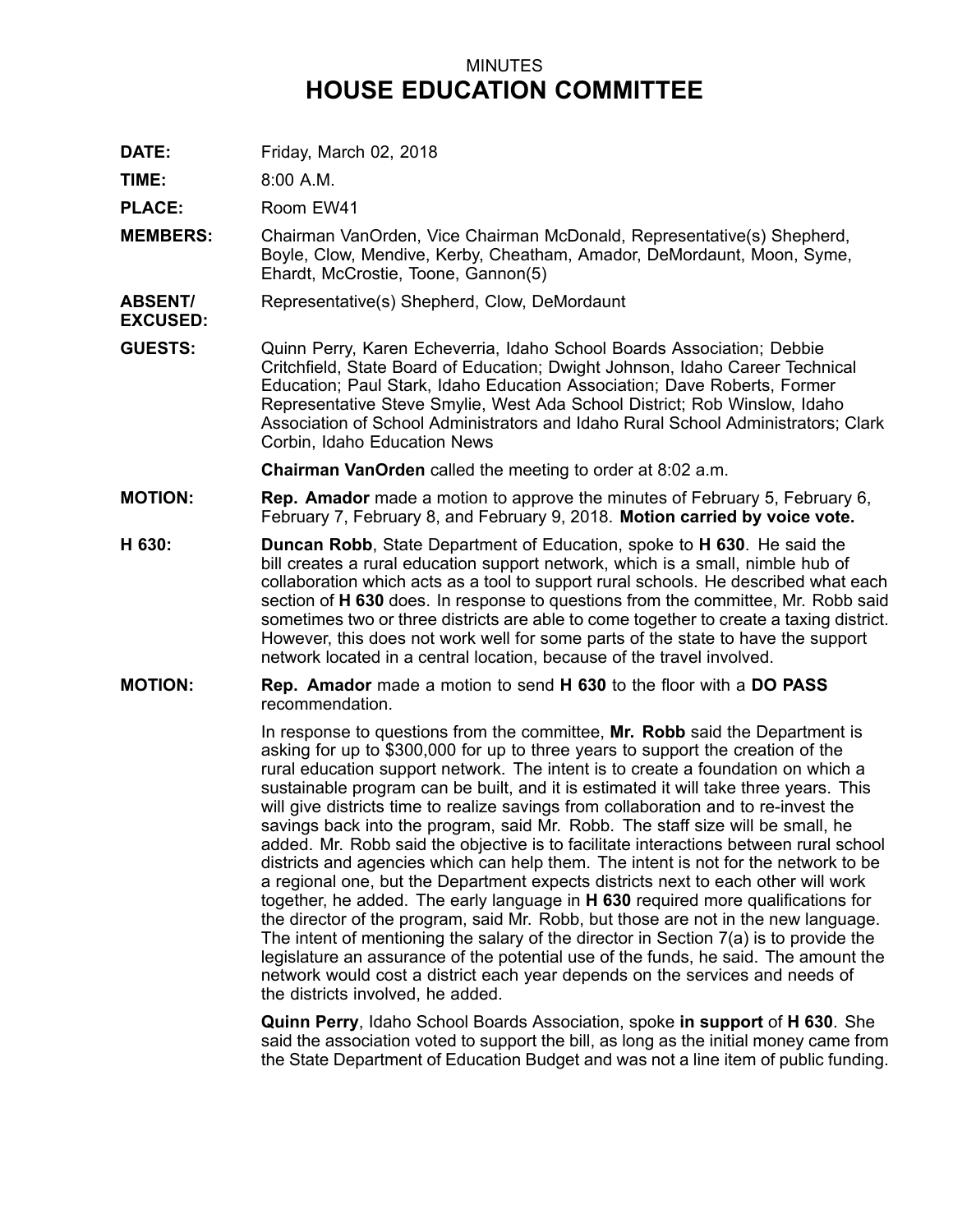**Rob Winslow,** Idaho Association of School Administrators, spoke **in support** of **H 630**. He said he was speaking for **Harold Ott,** Idaho Association of Rural School Administrators. In response to questions from the committee, Mr. Winslow said some things the rural districts would benefit from sharing are special education services and school psychologists. School districts could combine to hire <sup>a</sup> full-time employee in these areas. Although the Idaho Association of School Administrators does some networking towards this effect, it is difficult for someone to find time to organize these efforts, he added.

**Rep. Amador** spoke **in support** of **H 630**, saying most states have <sup>a</sup> form of this type of network. It would help rural Idaho school districts but not be as much of <sup>a</sup> heavy-handed approach as some states use, he added, because of the opt-in approach.

**Rep. Toone** spoke **in support** of **H 630**. She said she has seen it work mostly for CTE classes, but the teachers spend <sup>a</sup> lot of time on paperwork.

**Rep. Boyle** spoke **in support** of **H 630**. She said rural districts cannot afford to hire full-time art, music or physical education teachers, or occupational therapists and physical therapists by themselves. School staff already have many jobs and don't have time to coordinate with other districts. In response to questions from the committee, **Rep. Toone** said **Carl Perkins** Funds were used for CTE classes in her district, but now it is done differently.

In response to questions from the committee about the funding, **Mr. Robb** said, in theory, there could be several networks, each receiving funding. The funding is subject to appropriation, he added. A pre-requisite to continue to receive funding is the network must show how it will be sustainable, he said. The network needs to be run and paid for at the local level to be effective, which is why **H 630** is written this way, said Mr. Robb. The funds could be derived from <sup>a</sup> local levy, but that is the decision of the local school boards. If the network is working well, districts are in <sup>a</sup> better place to fund themselves, said Mr. Robb. Although there is lots of technical paperwork required to file for e-rate and Medicaid funds at first, <sup>a</sup> technical expert can help get revenues from these two programs, he explained. The staff required has not come up as <sup>a</sup> concern, said Mr. Robb. It could be <sup>a</sup> former superintendent or business expert. If another network was created in 2020, it would be subject to additional appropriation, said Mr. Robb.

**Rep. Kerby** spoke **in support** of **H 630**, saying the staff who understand and coordinate e-rate and Medicaid revenues often leave, and most superintendents of small districts would agree this would be helpful.

- **MOTION: Rep. Mendive** called for the question. **Motion carried by voice vote.**
- **VOTE ON MOTION: Motion carried by voice vote. Reps. Moon** and **VanOrden** requested to be recorded as voting **NAY. Rep. Amador** will sponsor the bill on the floor.
- **S 1212: Tracie Bent**, State Board of Education, spoke to **S 1212.** She said it provides technical corrections, such as changing the term "home economics" to "family and consumer sciences." It also provides for offering CTE programs in the seventh and eighth grade, as well as high school.
- **MOTION: Rep. Amador** made <sup>a</sup> motion to send **S 1212** to the floor with <sup>a</sup> **DO PASS** recommendation. **Motion carried by voice vote. Reps. Mendive, Moon,** and **Cheatham** requested to be recorded as voting **NAY**. **Rep. Amador** will sponsor the bill on the floor.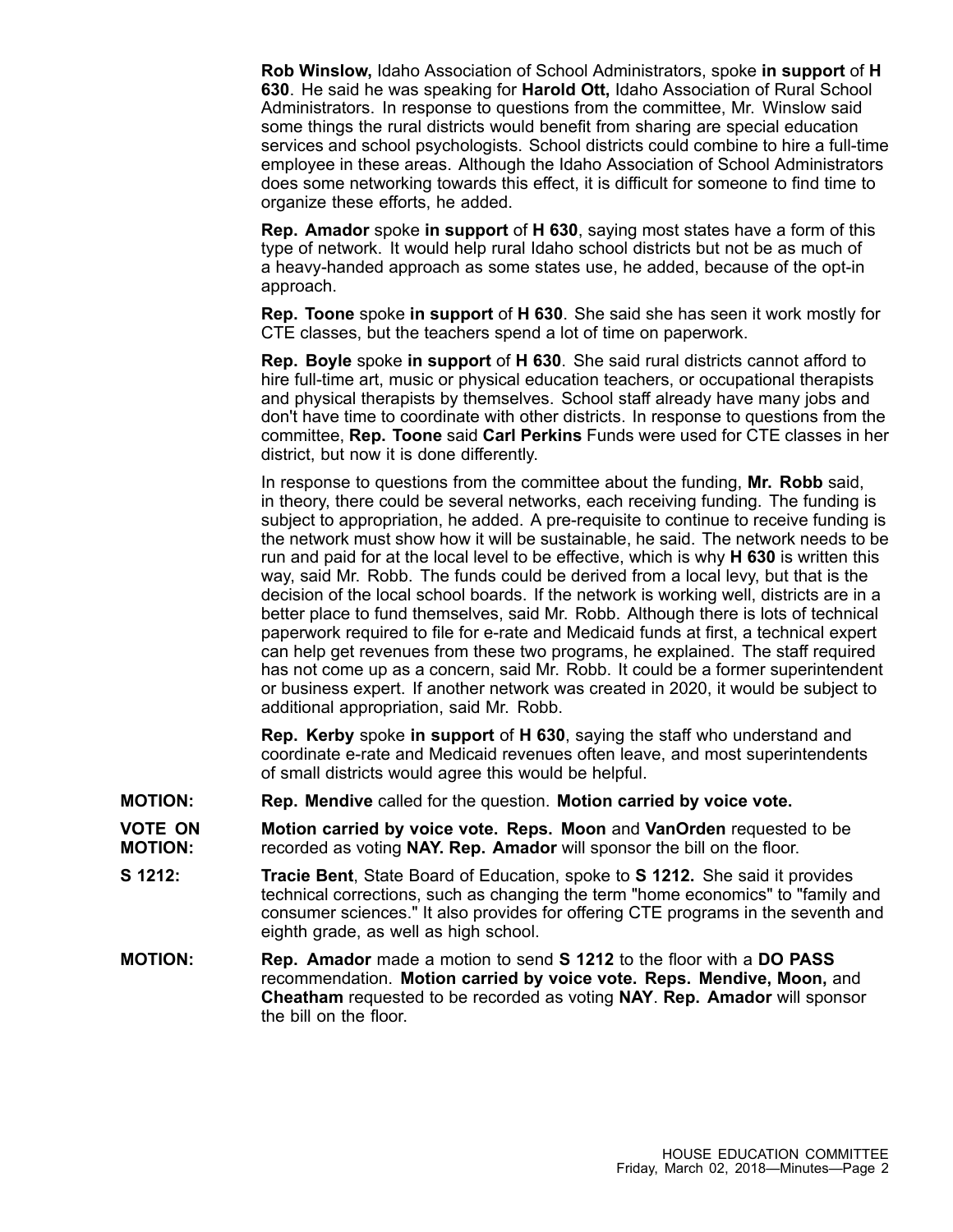| S 1221:                          | Tracie Bent, State Board of Education, spoke to S 1221. She said it codifies<br>the process of credit transfer between public institutions and streamlines some<br>language to make it easier to read. When students transfer to a post-secondary<br>education, having earned an Associate's Degree in high school, they will not have<br>to take the general education courses. Students who completed general education<br>courses but did not receive an associate's degree will also not have to re-take the<br>general education courses, said Ms. Bent. This allows them to pursue a bachelor's<br>degree and only have to take the upper-level credits. There is not always an<br>explanation of why credits did not transfer from one institution to another, and S<br>1221 requires the second institution to explain why the credits did not transfer and<br>to explain the review process to the student. Subsection six stipulates that public<br>institutions cannot discriminate against students based on credits transferred, she<br>added. |
|----------------------------------|-------------------------------------------------------------------------------------------------------------------------------------------------------------------------------------------------------------------------------------------------------------------------------------------------------------------------------------------------------------------------------------------------------------------------------------------------------------------------------------------------------------------------------------------------------------------------------------------------------------------------------------------------------------------------------------------------------------------------------------------------------------------------------------------------------------------------------------------------------------------------------------------------------------------------------------------------------------------------------------------------------------------------------------------------------------|
| <b>MOTION:</b>                   | <b>Rep. Mendive</b> made a motion to send <b>S</b> 1221 to the floor with a DO PASS<br>recommendation.                                                                                                                                                                                                                                                                                                                                                                                                                                                                                                                                                                                                                                                                                                                                                                                                                                                                                                                                                      |
|                                  | In response to questions from the committee, Ms. Bent said the Board would<br>require a little more review of courses from private institutions. It would review the<br>courses and build a bank of courses which transfer.                                                                                                                                                                                                                                                                                                                                                                                                                                                                                                                                                                                                                                                                                                                                                                                                                                 |
| <b>VOTE ON</b><br><b>MOTION:</b> | Rep. Amador invoked Rule 38 stating a possible conflict of interest. Motion<br>carried by voice vote. Rep. Mendive will sponsor the bill on the floor.                                                                                                                                                                                                                                                                                                                                                                                                                                                                                                                                                                                                                                                                                                                                                                                                                                                                                                      |
| S 1278:                          | <b>Duncan Robb</b> , State Department of Education, spoke to <b>S 1278</b> . He said the<br>bill removes outdated wireless technology standards from the code. He showed<br>examples from the bill language. He said it provides guidance to the school district,<br>and it strikes language which limits the grade ranges for which wireless technology<br>is provided. The state now provides wireless funding to all schools, he added.                                                                                                                                                                                                                                                                                                                                                                                                                                                                                                                                                                                                                  |
| <b>MOTION:</b>                   | Rep. McCrostie made a motion to send S 1278 to the floor with a DO PASS<br>recommendation.                                                                                                                                                                                                                                                                                                                                                                                                                                                                                                                                                                                                                                                                                                                                                                                                                                                                                                                                                                  |
|                                  | In response to questions from the committee, Chris Campbell, Chief Technology<br>Officer State Department of Education, said the committee which helped with<br>the bill were three superintendents, technology representatives from the Idaho<br>Technology Association, and the State Department of Education.                                                                                                                                                                                                                                                                                                                                                                                                                                                                                                                                                                                                                                                                                                                                            |
| <b>VOTE ON</b><br><b>MOTION:</b> | Motion carried by voice vote. Rep. McCrostie will sponsor the bill on the floor.                                                                                                                                                                                                                                                                                                                                                                                                                                                                                                                                                                                                                                                                                                                                                                                                                                                                                                                                                                            |
| S 1293:                          | Karen Echeverria, Idaho School Boards Association, spoke to S 1293. She said<br>that, because of the teacher shortage in Idaho, some teachers are on an interim<br>certificate, requiring they be enrolled in and working towards completion of a<br>teaching certificate through the alternate certification route. The teachers on the<br>interim certificates gain more due process rights each year, said Ms. Echeverria.<br>Contracts must be offered by July first, and the school district does not receive<br>the teacher's certificate until October. A category three contract provides for a<br>due process hearing, if the teacher is not hired, said Ms. Echeverria. What some<br>districts are finding is that they have offered a contract to teachers who may not<br>have completed the course work required for certification, she added.                                                                                                                                                                                                  |
| <b>MOTION:</b>                   | <b>Rep. McDonald</b> made a motion to send <b>S</b> 1293 to the floor with a DO PASS<br>recommendation.                                                                                                                                                                                                                                                                                                                                                                                                                                                                                                                                                                                                                                                                                                                                                                                                                                                                                                                                                     |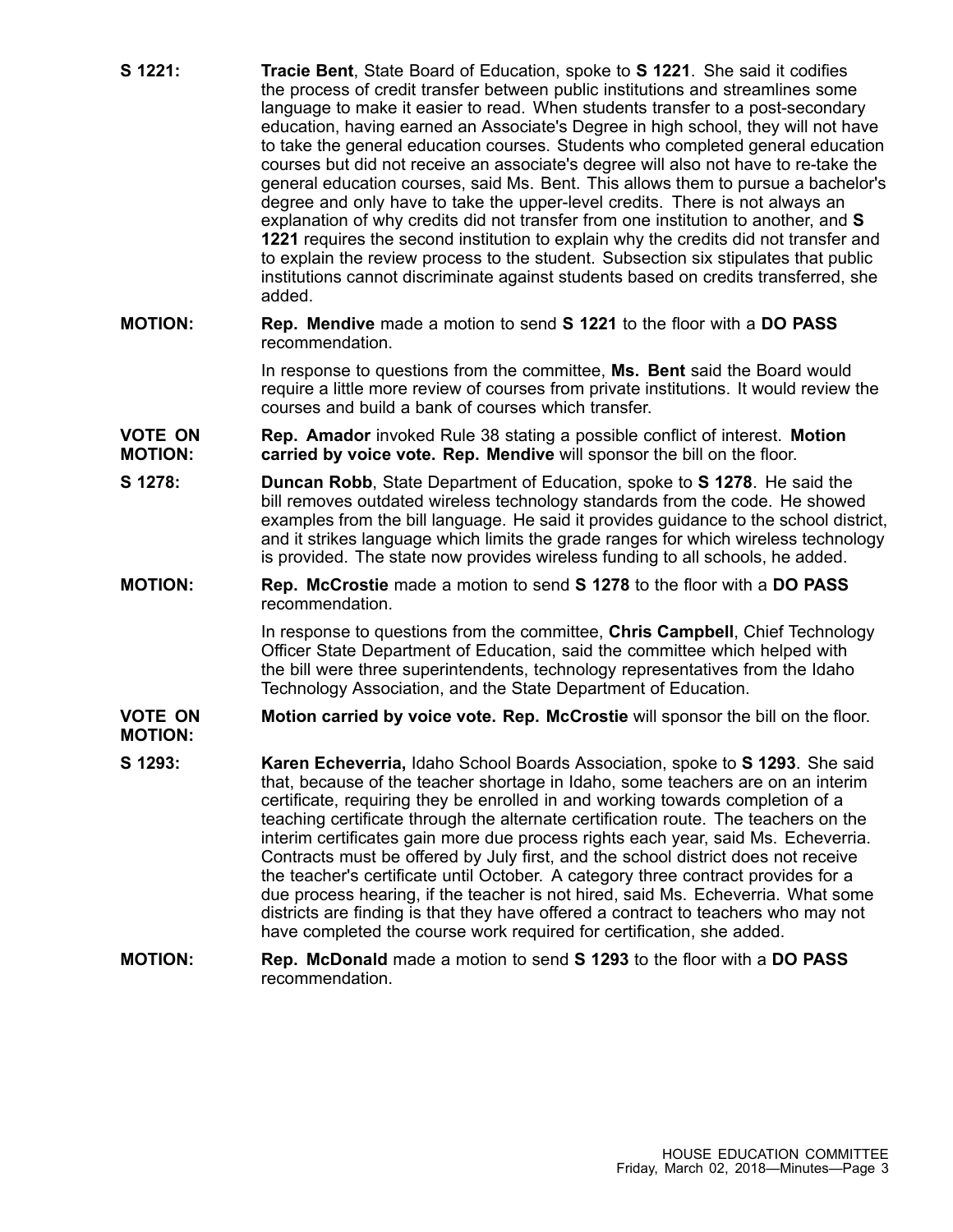**Paul Stark,** general counsel for the Idaho Education Association, spoke **in opposition** to **S 1293**. He said school districts are required by law to offer <sup>a</sup> returning teacher <sup>a</sup> contract by July first. The problem arises, because the district does not receive the teacher certifications from the State Department of Education until October. The school districts could adopt <sup>a</sup> policy of the teachers on alternate certification reporting their status before the July 1 deadline, said Mr. Stark. If <sup>a</sup> statutory change is needed, the alternative certificate can be placed on <sup>a</sup> category one, two or three contract. **S 1293** sends the wrong message to teachers, that contracts are under attack, said Mr. Stark. In response to questions from the committee, Mr. Stark said <sup>a</sup> category two contract requires the school district to give the reasons for non-renewal of contract. A category three contract requires the district give the reasons for non-renewal of the contract, and the teacher is entitled to an informal hearing. If the reason for non-renewal is <sup>a</sup> performance issue, the teacher is entitled to an eight-week probationary period. A category one contract can only be used for teachers hired after August first. If the teacher is not doing <sup>a</sup> good job, <sup>a</sup> teacher on <sup>a</sup> category one contract can be let go without being given reasons or <sup>a</sup> hearing, said Mr. Stark. In response to questions from the committee, Mr. Stark said the expectation is that teachers who choose not to inform the school board of their progress would not receive <sup>a</sup> contract.

In response to questions from the committee, **Pete Koehler**, Chief Deputy Superintendent, said approximately 900 teachers were on the alternative certification last year, and the trend is growing.

**Dave Roberts**, West Ada School District Human Resources, spoke **in support** of **S 1293**. He said teachers using the alternate route to certification are already receiving special treatment, and the accountability should be with the teacher, not the district. The State Department of Education is busy and has <sup>a</sup> back log of teacher certification renewals each summer, and the school district loses funding for teachers without certification. In response to questions from the committee, Mr. Roberts said <sup>a</sup> teacher could be placed on <sup>a</sup> category one contract until the teacher is certified, at which time the teacher will be moved to the category corresponding to the number of years employed in the district, but this would be the option of the district. The district is not compelled to offer <sup>a</sup> contract to teachers on <sup>a</sup> category one contract. If the teacher has applied for an alternate certification, the district can find out, and if the teacher has not applied, the district wouldn't offer the contract. It is not <sup>a</sup> viable solution for the district to be in charge of certification progress checks, he added.

**Steve Smylie**, West Ada School District Trustee, spoke **in support** of **S 1293**. He said there is <sup>a</sup> need for the alternate route to certification, especially for foreign language and special education. However, the district has to take the teachers' word until it receives the transcripts and certification. The language in the administrative rule is permissive, said Mr. Smylie, and **S 1293** encourages teachers to finish their certification. In response to questions from the committee, Mr. Smylie said the districts do not have the ability to make policies when there is confusion with state law. The bill makes things easier for the district, teachers, and students, he added.

**Ms. Echeverria** said teachers may believe they are on track to finish their certification, but they do not know until Fall. If teachers are not able to complete their certification in three years, the district probably doesn't want them, she added. The cost of <sup>a</sup> hearing is seven to ten thousand dollars, said Ms. Echeverria. In response to questions from the committee, Ms. Echeverria said some teachers requested informal hearings, but the district can't hire them, because they are not certificated.

In response to questions from the committee, **Mr. Roberts** said West Ada did not have teachers requesting hearings, but there are several teachers on <sup>a</sup> three-year provisional contract who had not finished their certification.